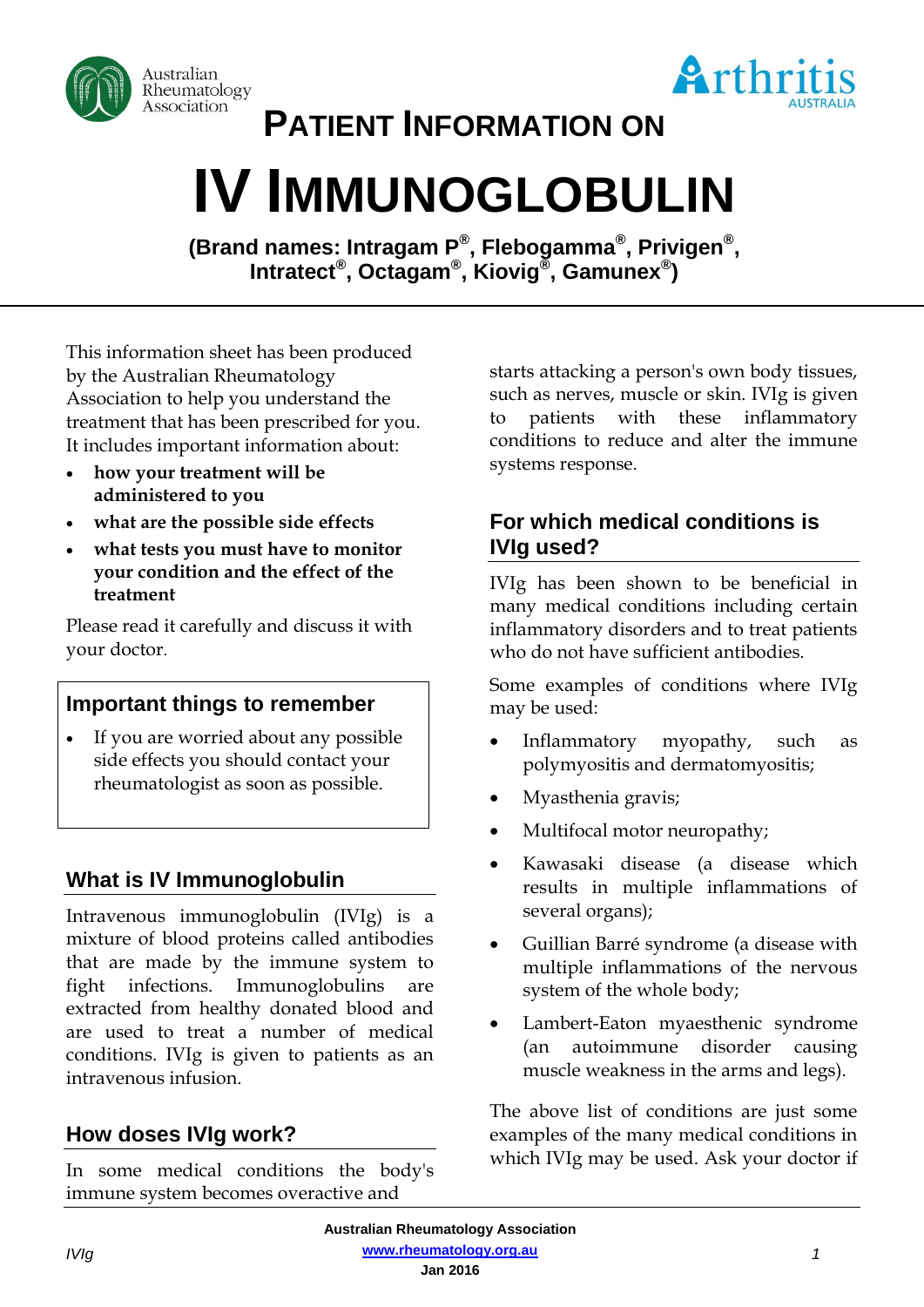

you have questions about the use of IVIg in your particular condition.

#### *How is IVIg given?*

IVIg is given as an intravenous (into a vein) infusion. At the beginning of the treatment, the infusion (the drip) will be set at a slow rate. Depending upon how comfortable you are, your doctor may then gradually increase the infusion rate.

#### *How much IVIg is given?*

Your doctor will decide how much IVIg will be given to you. The dosage will vary depending on your condition and how much you weigh. The dosage may vary for different individuals. You may receive a different dose at each visit depending upon your condition.

Ask your doctor if you have questions about your dose of IVIg.

#### *How many times will I be given IVIg?*

Your doctor will review your condition after your IVIg treatment and will decide if you need further doses.

## **Are there any side effects?**

You might experience side effects with your treatment. Tell your doctor as soon as possible if you do not feel well while you are receiving treatment with IVIg.

#### *Most common possible side effects*

- The following reactions may occur at the site of the infusion (where the drip is put into your vein): redness, warmth, itching, swelling, mild or moderate pain, or bruising.
- Other common side effects that may occur during your IVIg infusion: headache, migraine, chills, mild fever,

tiredness, weakness, nausea, rash, increased heart rate, abdominal pain, dizziness or increased blood pressure.

#### *Less common or rare possible side effects*

Tell your doctor as soon as possible if you notice any of the following:

- Fever or other signs of infection;
- Chest pain or breathing problems;
- Night sweats;
- Reduced urination, sudden weight gain, or swelling in your legs. This could be signs of a kidney problem;
- Brown or red urine, fast heart rate, yellow skin or eyes. These could be signs of a liver problem or a blood problem.

If any of the following happen, tell your doctor immediately or go to the Accident & Emergency at your nearest hospital:

- Hives, swelling in the mouth or throat, itching, trouble breathing, wheezing, fainting or dizziness. These could be signs of a serious allergic reaction.
- Bad headache with nausea, vomiting, stiff neck, fever and sensitivity to light. These could be signs of irritation of the lining around your brain.
- Pain, swelling, warmth, redness or a lump in your legs or arms. These could be signs of a blood clot.
- Chest pain or trouble breathing, blue lips or extremities. These could be signs of a serious heart or lung problem.

Tell your doctor or pharmacist immediately if any of side effects you experience get worse, or if you notice any side effects not listed in this leaflet.

There are some differences in the rate of certain side effects between brands of IVIg. This is because different brands of IVIg may have different salt or sugar content, or may have other different excipients (additives).